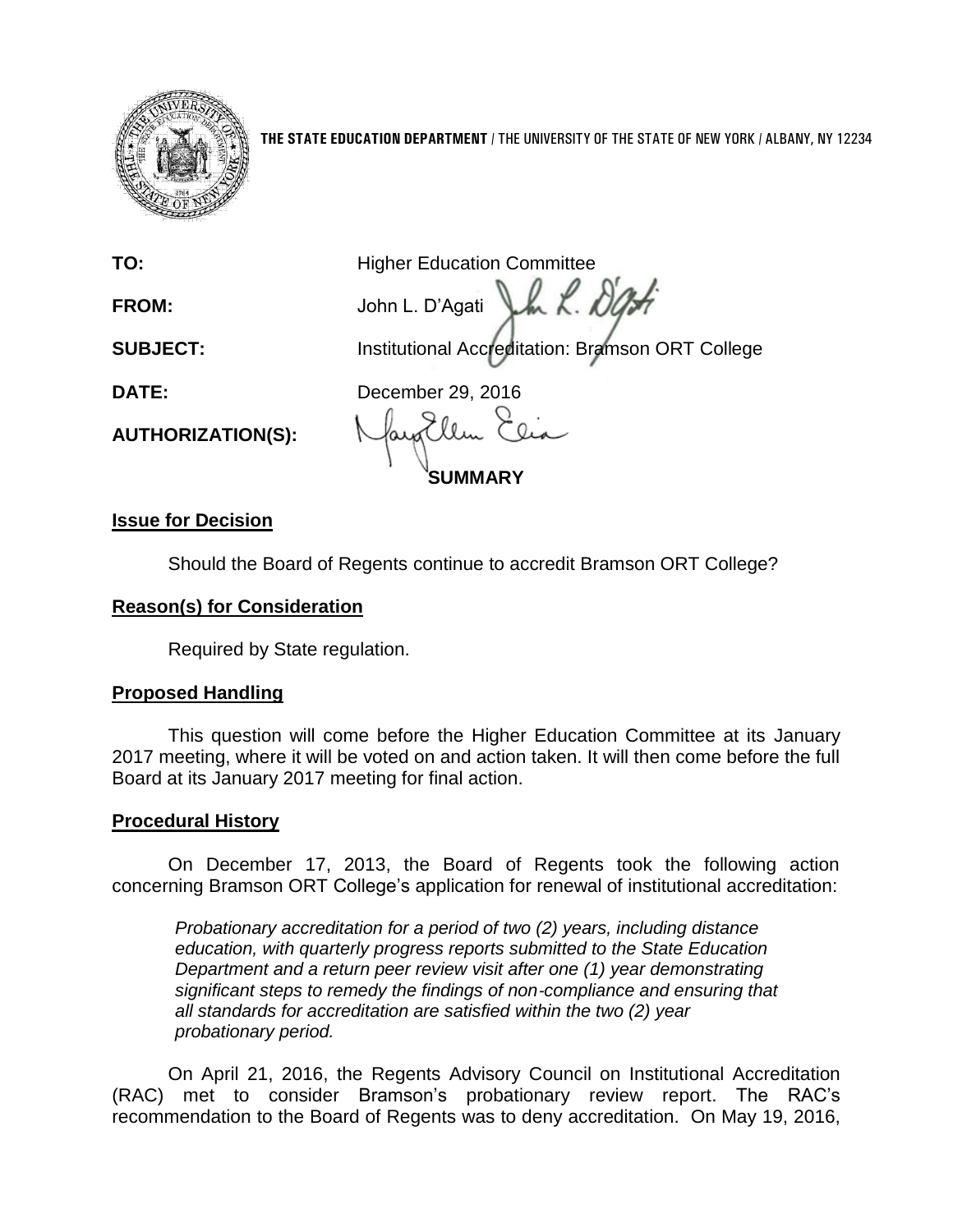Bramson appealed the RAC's recommendation pursuant to Regents Rules 4-1.5(c)(8). The Deputy Commissioner filed a written response to the appeal on June 16, 2016. The Commissioner affirmed the RAC's recommendation to deny accreditation to Bramson on November 21, 2016. Her recommendation is hereby transmitted to the Board of Regents for consideration and final action. The full record on appeal is available to the Board, electronically and in hard copy, through the Board Secretary.

#### Procedural note:

Pursuant to Regents Rule §4-1.5(c)(8) and (a)(9)(iv), "[if] the *only remaining deficiency noted by the agency is the institution's failure to meet any agency standard pertaining to finances*, the Commissioner shall also consider any new financial information submitted by the institution, as part of its appeal if the information was unavailable to the institution until after the decision subject to the appeal was made and the financial information is significant as determined by the Commissioner, and bears materially on the financial deficiencies identified by the agency" (emphasis added). The financial information supplied by Bramson on June 9 was not considered because finances were not the sole remaining deficiency in the College's failure to meet standards.

#### **Background Information**

Bramson ORT College, a unit of World ORT (Organization for Educational Resource and Technological Training), is located at 69-30 Austin Street, Forest Hills (Queens County), with an extension center located at 8109 Bay Parkway in Brooklyn. World ORT is a worldwide charity whose aim is to work for the advancement of Jewish and non-Jewish people through training and education. The College is a Regentschartered independent institution offering registered degree programs leading to an associate's degree (an A.A.S or A.O.S) in Business, Health Related Professions (principally Medical Assisting and Pharmacy Technician), Computer and Information Sciences, Electronics Technology, Paralegal, and Graphic, Game and Web Design. The College also offers certificates and diplomas in these areas. The College was granted a provisional charter by the Board of Regents in 1978 under the name Bramson ORT Training Center and an absolute charter in 1982. In 1999, the institutional name was changed to Bramson ORT College, reflecting the evolution of the institution from specific vocational training to include the broader educational purposes of a college.

In 2012, Bramson applied for renewal of its accreditation by the Board of Regents and Commissioner of Education. In April 2013, a peer review team visited the College to assess its compliance with the Regents standards for institutional accreditation. The compliance review report, submitted to the Regents Advisory Council on Institutional Accreditation, included an overall assessment that the College was not in compliance with several critical standards for institutional accreditation and made several recommendations for compliance improvements. In October 2013, after considering the full record of the compliance review pursuant to Regents Rule 4- 1.5(a)(8)(iii), the Regents Advisory Council on Institutional Accreditation found that Bramson was out of compliance with the following 8 out of 13 Regents standards for institutional accreditation: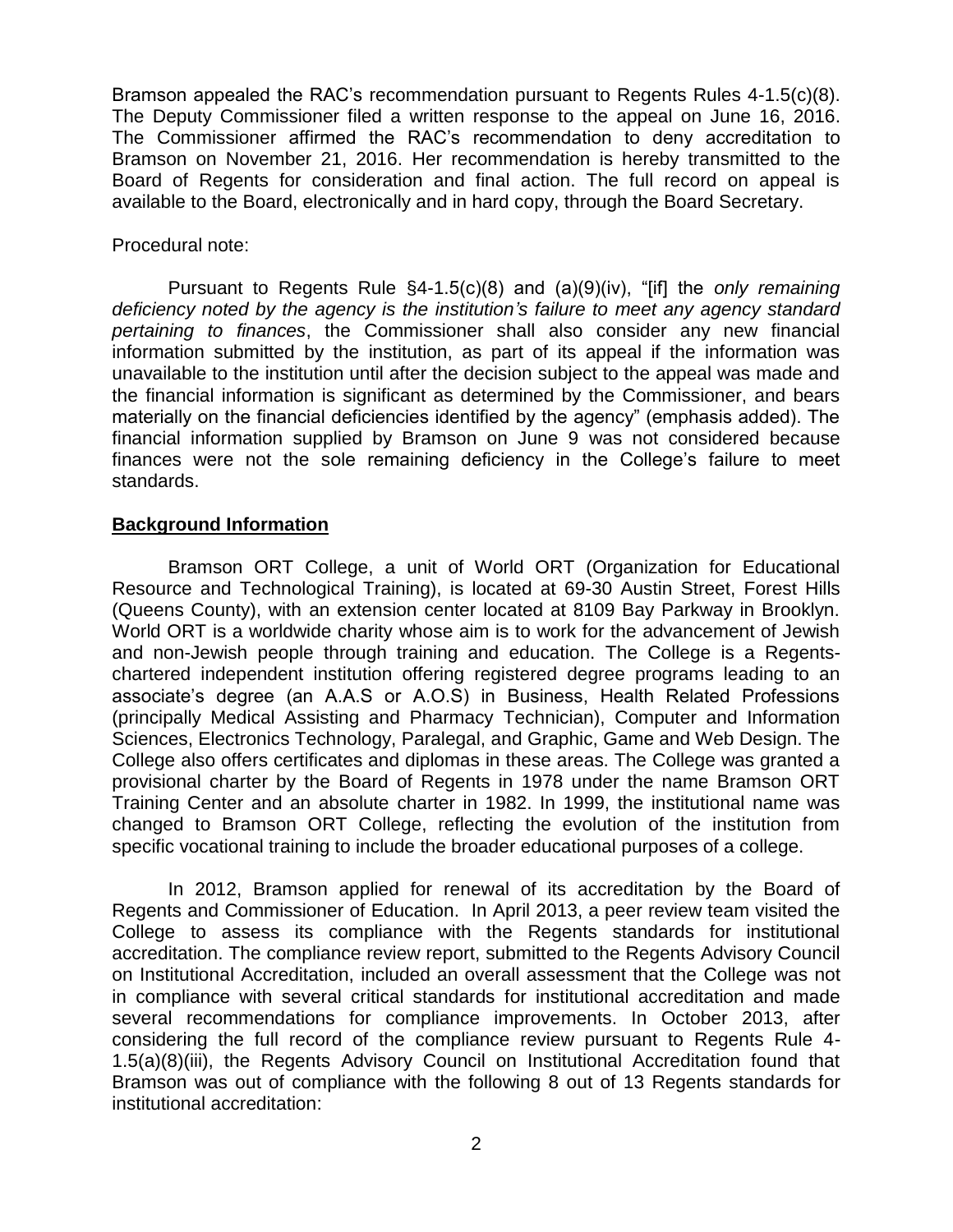- Assessment of Student Achievement (Regents Rule §4-1.4[b]);
- Programs of Study (Regents Rule §4-1.4[c]);
- Faculty (Regents Rule §4-1.4[d]);
- Resources (Regents Rule §4-1.4[e])
- Administration (Regents Rule §4-1.4[f]);
- Support Services (Regents Rule §4-1.4[g]);
- Student Complaints (Regents Rule §4-1.4[j]); and
- Public Disclosure of Accreditation Status (Regents Rule §4-1.4[m]).

Although the Department recommended denial of accreditation, RAC, after hearing a presentation from the College's leadership, recommended that the Board of Regents grant Bramson probationary accreditation for a period of two years.

On December 17, 2013, after consideration of the recommendation of the RAC, including the full record of compliance review and additional materials provided by Bramson to the RAC, the Board of Regents endorsed and adopted the RAC's recommendation and granted probationary accreditation to Bramson for a period of two years in order to afford the college an opportunity to come into compliance with the standards for institutional accreditation. The Regents Rules provide that an institution may be granted probationary accreditation, which means, "accreditation for a set period of time, not to exceed two years, *during which the institution shall come into compliance with standards for accreditation through corrective action*" (Regents Rule §4- 1.2[s](emphasis added).

During the two year period of probationary accreditation, Bramson submitted quarterly reports and additional information to the Department. Additionally, peer review teams visited the college on March 10, 2015 and October 21, 2015. Department staff and members of both teams of peer reviewers prepared a draft probationary review report with the teams' observations and findings.<sup>1</sup> The March 2015 peer review team found that Bramson had come into compliance with the following two standards for institutional accreditation:

- Student Complaints (Regents Rule §4-1.4[j]); and
- Public Disclosure of Accreditation Status (Regents Rule §4-1.4[m])

The March 2015 peer review team found that Bramson remained out of compliance with the following six standards for institutional accreditation:

- Assessment of Student Achievement (Regents Rule §4-1.4[b]);
- Programs of Study (Regents Rule §4-1.4[c]);
- Faculty (Regents Rule §4-1.4[d]);
- Resources (Regents Rule §4-1.4[e])
- Administration (Regents Rule §4-1.4[f]);
- Support Services (Regents Rule §4-1.4[g]);

 $\overline{a}$ <sup>1</sup> On December 16, 2015, the Department granted Bramson an administrative extension of its probationary accreditation term until June 30, 2016, or until a determination is made by the Board of Regents concerning Bramson's compliance, whichever occurs first.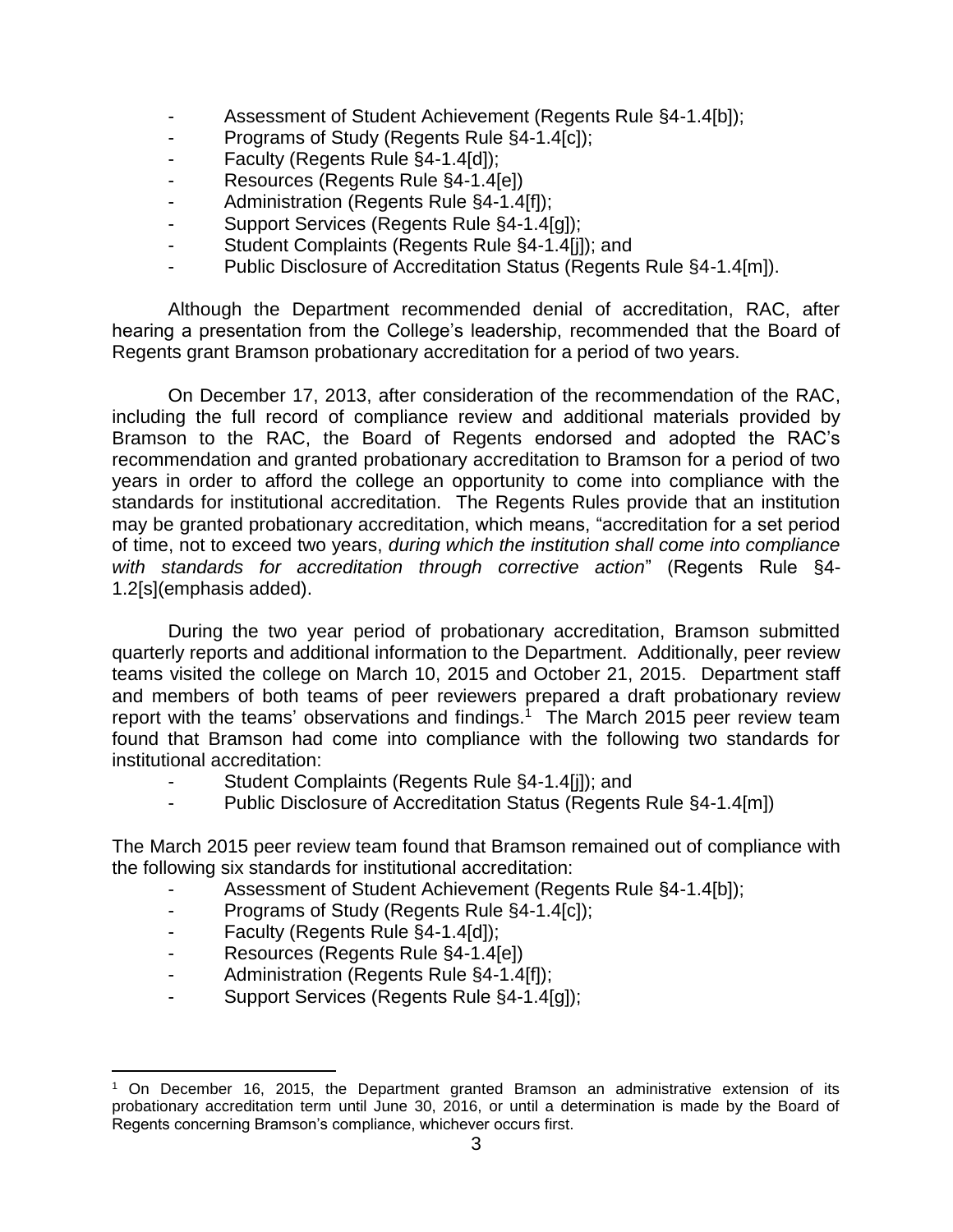The March 2015 peer review team found that Bramson was also out of compliance with the following additional standard for institutional accreditation:

Consumer Information (Regents Rule §4-1.4[i]);

The October 2015 peer review team found that the College remained out of compliance with all standards identified by the March 2015 team and also found the College to be out of compliance with the standard regarding Student Complaints (Regents Rule §4-1.4[j]).

On April 21, 2016, after again hearing a presentation from the College's leadership, the RAC voted to recommend to the Board denial of accreditation. The Council stated, "The institution has been found to be out of compliance over several years, by three peer review visit teams, with standards defined under Sections 4-1.4(b), (c), (d), (e), (f), and (g) of the Rules of the Board of Regents." That is, standards for assessment of student achievement, programs of study, faculty, resources, administration and support services. An appeal to the Commissioner pursuant to Regents Rule §4-1.5(c)(8) was filed by Bramson on May 19, 2016. Pursuant to Regents Rule §4-1.5(c)(8), on June 15, 2016, the Deputy submitted a response to the appeal.

Bramson appealed the recommendation of the RAC on the basis that the decision was arbitrary and capricious. The Deputy Commissioner in his response countered that the RAC's recommendation was neither arbitrary nor capricious and was, in all respects, proper as Bramson failed to demonstrate compliance with all standards for institutional accreditation as required by both federal regulation and the Rules of the Board of Regents. The Deputy Commissioner maintained that, in accordance with Regents Rules §4-1.2(s), institutions that have been granted terms of probationary accreditation must come into compliance with any corrective action during the probationary period and that the probationary period may only be extended upon good cause shown, which the Deputy Commissioner stated was not demonstrated.

Pursuant to Regents Rules §4-1.5(c)(8), the Commissioner reviewed the appeal papers, the written response filed, the record before the Regents Advisory Council, the record of its deliberations, and its findings and recommendations. While Regents Rules §4-1.3(d)(2) allows for the extension of a corrective action period, the College has failed to provide evidence and/or a sufficiently detailed plan to assure it could achieve compliance within the maximum 12 months possible under the Rule. The Commissioner's review of the appeal material found that Bramson achieved compliance with the standards concerning Student Complaints (Regents Rule §4-1.4[j]); and Public Disclosure of Accreditation Status (Regents Rule §4-1.4[m]). The College remained out of compliance with the following six standards for institutional accreditation:

- Assessment of Student Achievement (Regents Rule §4-1.4[b]);
- Programs of Study (Regents Rule §4-1.4[c]);
- Faculty (Regents Rule §4-1.4[d]);
- Resources (Regents Rule §4-1.4[e]);
- Administration (Regents Rule §4-1.4[f]); and
- Support Services (Regents Rule §4-1.4[g]).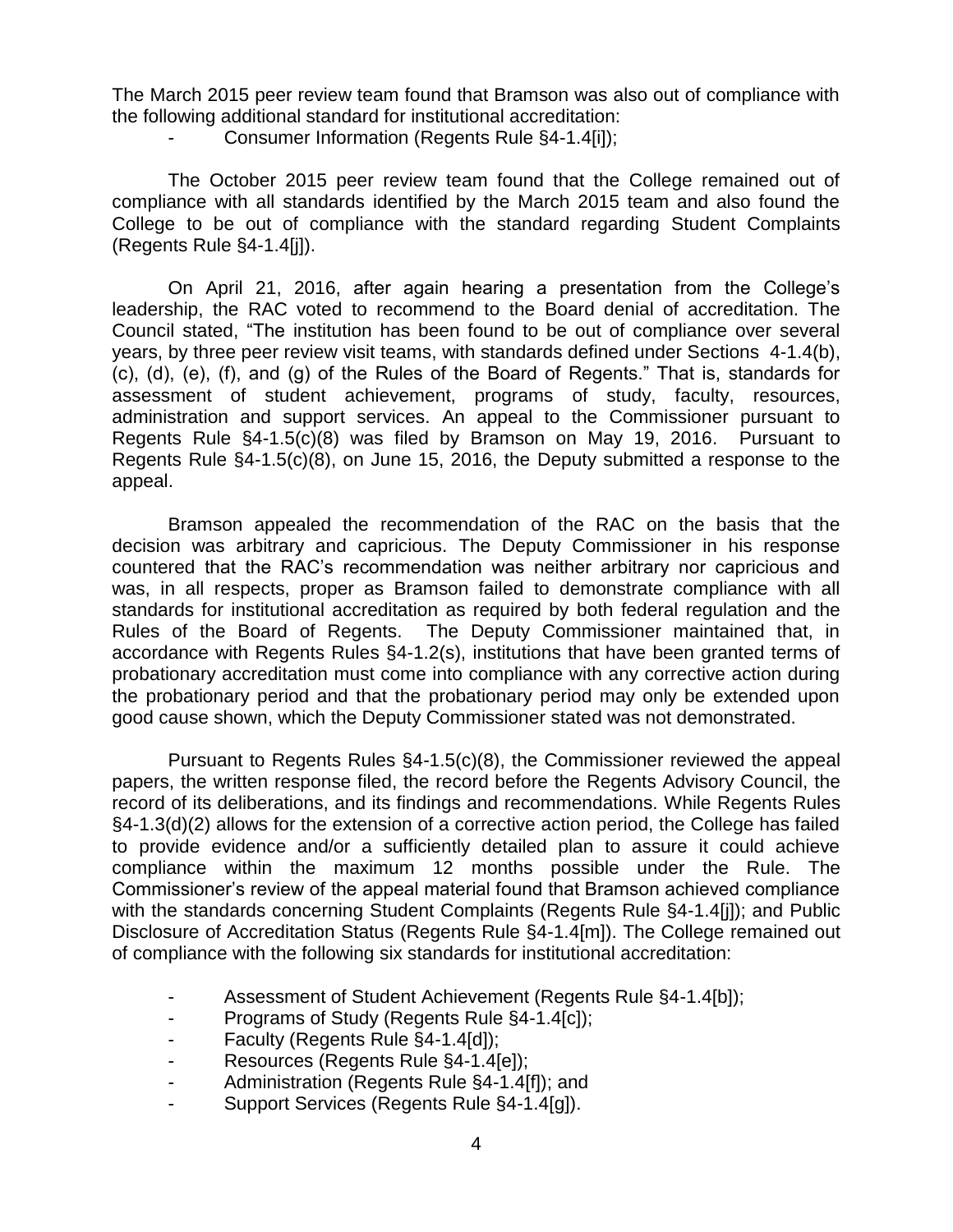As a result, the Commissioner found that Bramson was not in compliance with the standards for institutional accreditation, nor had the College shown good cause for the corrective action period to be extended. As such, she affirmed the recommendation of the RAC to deny renewal of Bramson's institutional accreditation. The Commissioner's decision was rendered on November 21, 2016 and transmitted to the College.

The attachment to this item provides some statistical data on the College and sets forth the range of accreditation actions authorized under Subpart 4-1 of the Rules of the Board of Regents and Section 4-1.5 concerning appeal of a Regents determination, and Section 3.12 regarding the institutional accreditation appeals board

#### **Related Regents Items**

<http://www.regents.nysed.gov/common/regents/files/1213hea1%5B1%5D.pdf>

#### **Recommendation**

VOTED: That the Board of Regents deny the renewal of accreditation of Bramson ORT College.

Board of Regents members with a conflict of interest or the appearance of a conflict of interest on this application are asked to recuse themselves from participating in the deliberation and decision.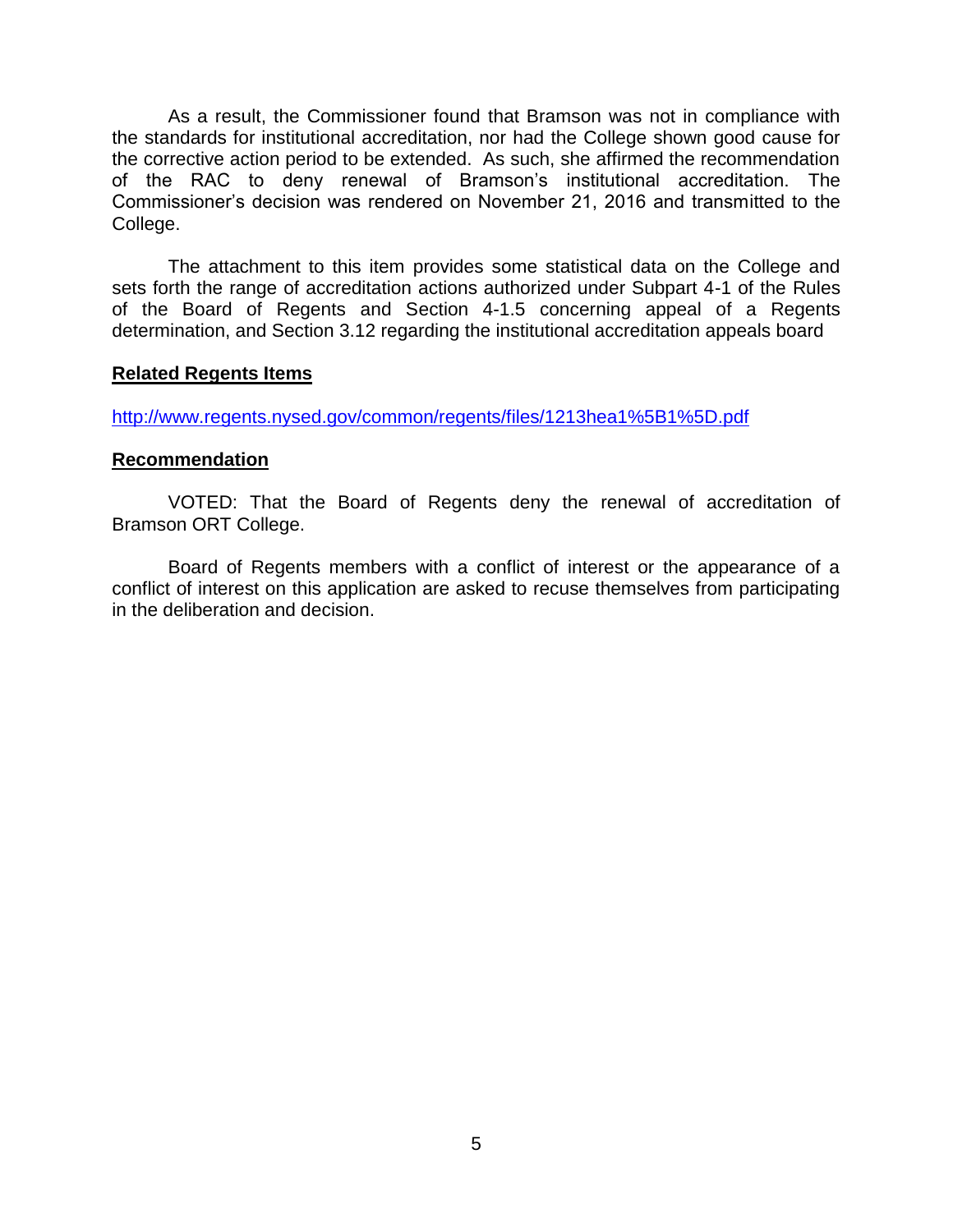### **Attachment**

## **Information on Bramson ORT College**

### **Enrollment**

| Fall cohort |     |
|-------------|-----|
| 2010        | 851 |
| 2011        | 906 |
| 2012        | 651 |
| 2013        | 796 |
| 2014        | 641 |
| 2015        | 481 |

Source: IPEDS final release data

Federal Composite Scores

| <b>Fiscal Year</b> | Composite score | Interpretation of score    |
|--------------------|-----------------|----------------------------|
| 2010               | 3.0             | Financially healthy        |
| 2011               | 2.8             | <b>Financially healthy</b> |
| 2012               | 2.8             | <b>Financially healthy</b> |
| 2013               | 2.2             | <b>Financially healthy</b> |
| 2014               | 1.9             | <b>Financially healthy</b> |
| 2015               | .8              | Not financially healthy    |
| Aug 2016*          | 6.              | Not financially healthy    |

\* Communication from Federal Student Aid Office of the US Dept. of Education

In 2014-15, 95% of Bramson students received some kind of financial aid. 68% received Pell grants totaling \$198,031;15% received loans totaling \$105,552.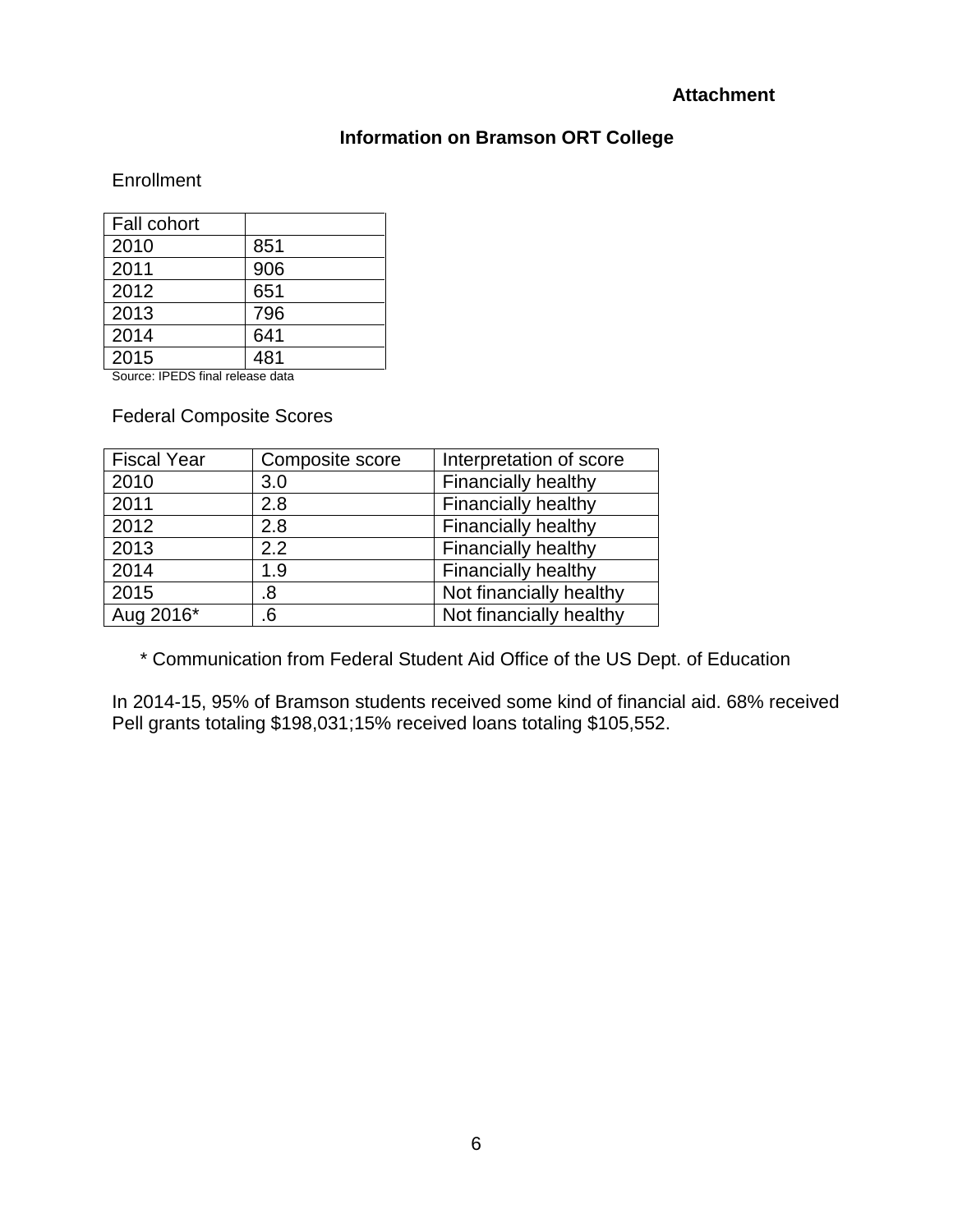## **Rules of the Board of Regents**

Subpart 4-1, Voluntary Institutional Accreditation for Title IV Purposes

§4-1.2 Definitions.

As used in the Subpart:

(a) *Accreditation* means the status of public recognition that the Commissioner of Education and the Board of Regents grant to an educational institution that meets the standards and requirements prescribed in this Subpart.

(b) *Accreditation action* means accreditation, accreditation with conditions, probationary accreditation, approval of substantive changes in the scope of accreditation, and denial, revocation, or termination of accreditation.

(c) *Accreditation with conditions* means accreditation that requires the institution to take steps to remedy issues raised in a review for accreditation, and provide reports and/or submit to site visits concerning such issues, provided that such issues do not materially affect the institution's substantial compliance with the standards and requirements for accreditation.

(d) *Adverse action* or *adverse accreditation action* means suspension, withdrawal, denial, revocation, or termination of accreditation or preaccreditation.

(q) *Probationary accreditation* means accreditation for a period of time, not to exceed two years, during which the institution shall come into compliance with standards for accreditation through corrective action.

### **From NYSED's Handbook of Institutional Accreditation (p.5)**

At a regularly scheduled public meeting, the Board of Regents considers the complete record of the accreditation process (including the institution's self-study, compliance review report, and the record of the RAC) and makes the final determination on accreditation action. Representatives of the applicant institution may be present at this meeting; however, they do not participate in discussion of their application. The Regents may act or may defer action pending further consideration by the Council or the receipt of additional information. If the Regents take adverse action as defined in Regents Rules §4-1.2(d) on an application for institutional accreditation or renewal of accreditation, a statement of the reason(s) for this action will be provided to the applicant institution.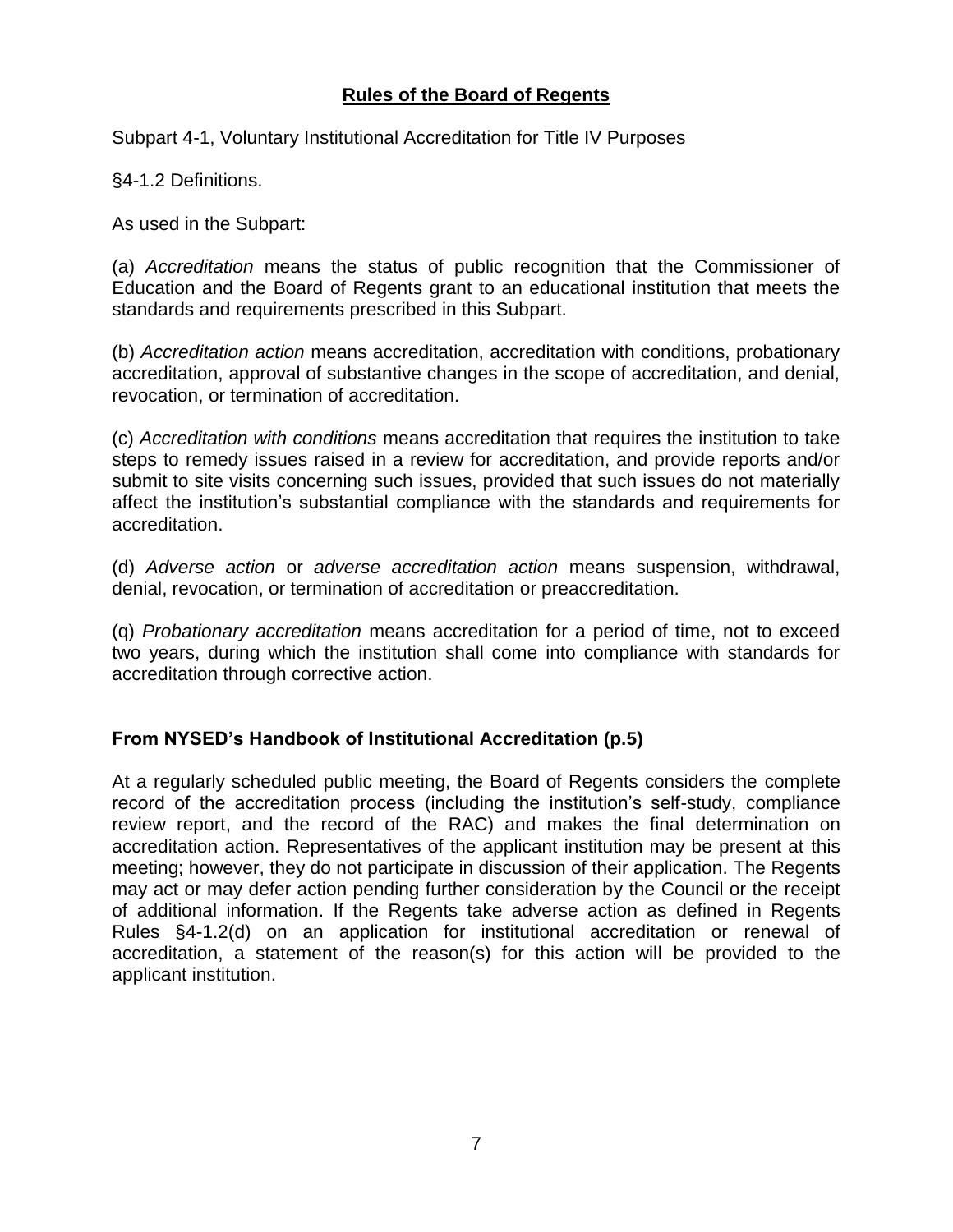## **Possible Accreditation Actions**

- Accreditation without conditions. The institution is in full compliance with the standards for institutional accreditation. Any follow-up matters are not, in the judgment of the Regents, of a nature or scope that affects the institution's capacity to maintain adherence to the institutional accreditation standards for the period of accreditation. Recommendations or any follow-up reports relate either to minor compliance matters or to the strengthening of practices that meet the standards of compliance. Accreditation without conditions may be for a period of up to ten years; customarily it is not for a period of less than five years. Accreditation without conditions may apply to institutions seeking initial accreditation or renewal of accreditation.
- Accreditation with conditions. The institution is in substantial compliance with the standards for institutional accreditation. Any areas of non-compliance are not of such nature or scope as to call into question the institution's substantive adherence to the institutional accreditation standards during the term of accreditation. The institution has demonstrated the intent and capacity to rectify identified deficiencies and to strengthen practice in marginally acceptable matters within no more than two years. The institution will be required to take steps to remedy issues raised in the review for accreditation and to provide reports and/or submit to site visits concerning such issues. Accreditation with conditions may be for a period of up to ten years, contingent on a finding of compliance within no more than two years on any areas for deficiency cited in the Regents accreditation action. Accreditation with conditions may apply to institutions seeking initial accreditation or renewal of accreditation.
- Probationary accreditation. The institution is in partial compliance with institutional accreditation standards and may reasonably be expected to meet accreditation standards within no more than two years. During this period, the institution provides documentation of compliance with standards, particularly all standards that were not met at the time of the Regents action. A follow-up visit by Department staff and/or peer reviewers may be required following provision of a required report. Probationary accreditation may apply only to institutions seeking renewal of accreditation.
- Denial of accreditation. The institution does not meet standards for institutional accreditation and cannot reasonably be expected to meet those standards within two years. Denial of accreditation may apply to institutions seeking initial accreditation or renewal of accreditation.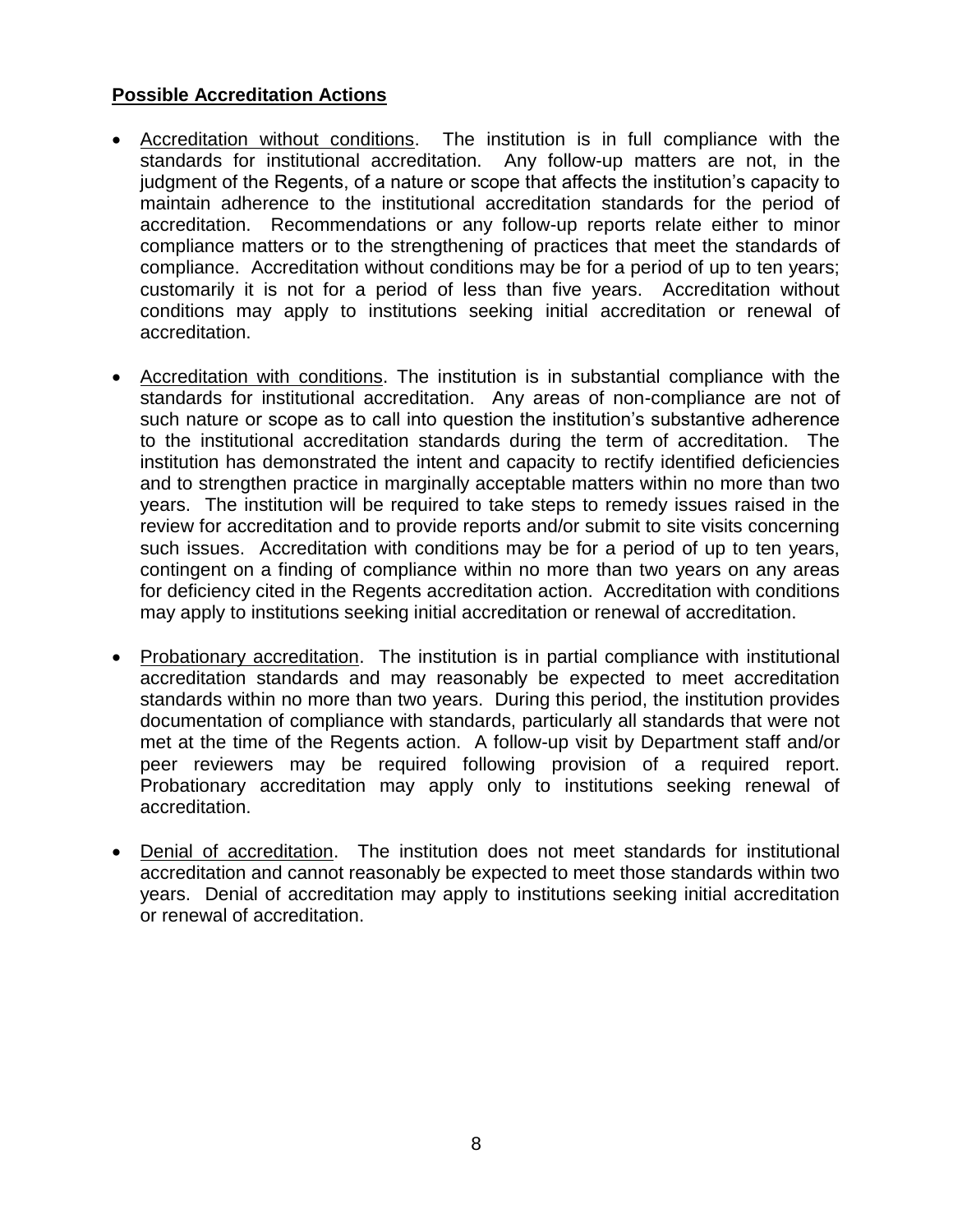Section 4-1.5 Procedures for accreditation. […]

(9) Appeal of advisory council recommendation. Appeal of advisory council recommendation.

(i) Either the institution or the deputy commissioner shall have the right to appeal to the commissioner the findings and recommendations of the advisory council. The institution shall have the right to be represented by counsel during the appeal.

(a) Appeal by the institution. The institution may commence an appeal of the findings and recommendations of the advisory council by filing with the commissioner by first class mail, express delivery, or personal service the original appeal papers, with an affidavit proving the service of a copy thereof upon the deputy commissioner by first class mail, express delivery, or personal service. The deputy commissioner shall transmit to the commissioner the record before the advisory council and the record of its deliberations and its findings and recommendations. The deputy commissioner may also file a written response with the commissioner by first class mail, express delivery, or personal service within 30 days of service of such appeal papers upon the deputy commissioner, with an affidavit proving the service of a copy thereof by first class mail, express delivery, or personal service upon the institution.

(iv) The commissioner shall review any appeal papers, written responses filed, the record before the advisory council, the record of its deliberations, and its findings and recommendations. The commissioner shall also consider any new financial information submitted by the institution as part of its appeal if the information was unavailable to the institution until after the decision subject to the appeal was made, the financial information is significant as determined by the commissioner, and bears materially on the financial deficiencies identified by the agency and the only remaining deficiency cited by the agency is the institution's failure to meet any agency standard pertaining to finances. An institution may seek the review of new financial information only once and any determination on the new financial information does not provide a basis for appeal. Upon such record, the commissioner may affirm, reverse, remand or modify the findings and recommendations of the advisory council. Such determination shall constitute a recommendation regarding accreditation action to the Board of Regents.

(10) Regents decision. The Board of Regents shall review any papers, written responses filed, the record before the advisory council, the record of its deliberations, and its findings and recommendations and any other information considered by the commissioner. At a regularly scheduled public meeting, the Board of Regents shall consider the findings and recommendations of the commissioner and make the determination of accreditation action. If the Board of Regents decision includes an adverse accreditation action or probationary accreditation, the Board of Regents shall notify the institution of its right to a hearing before the institutional accreditation appeals board.